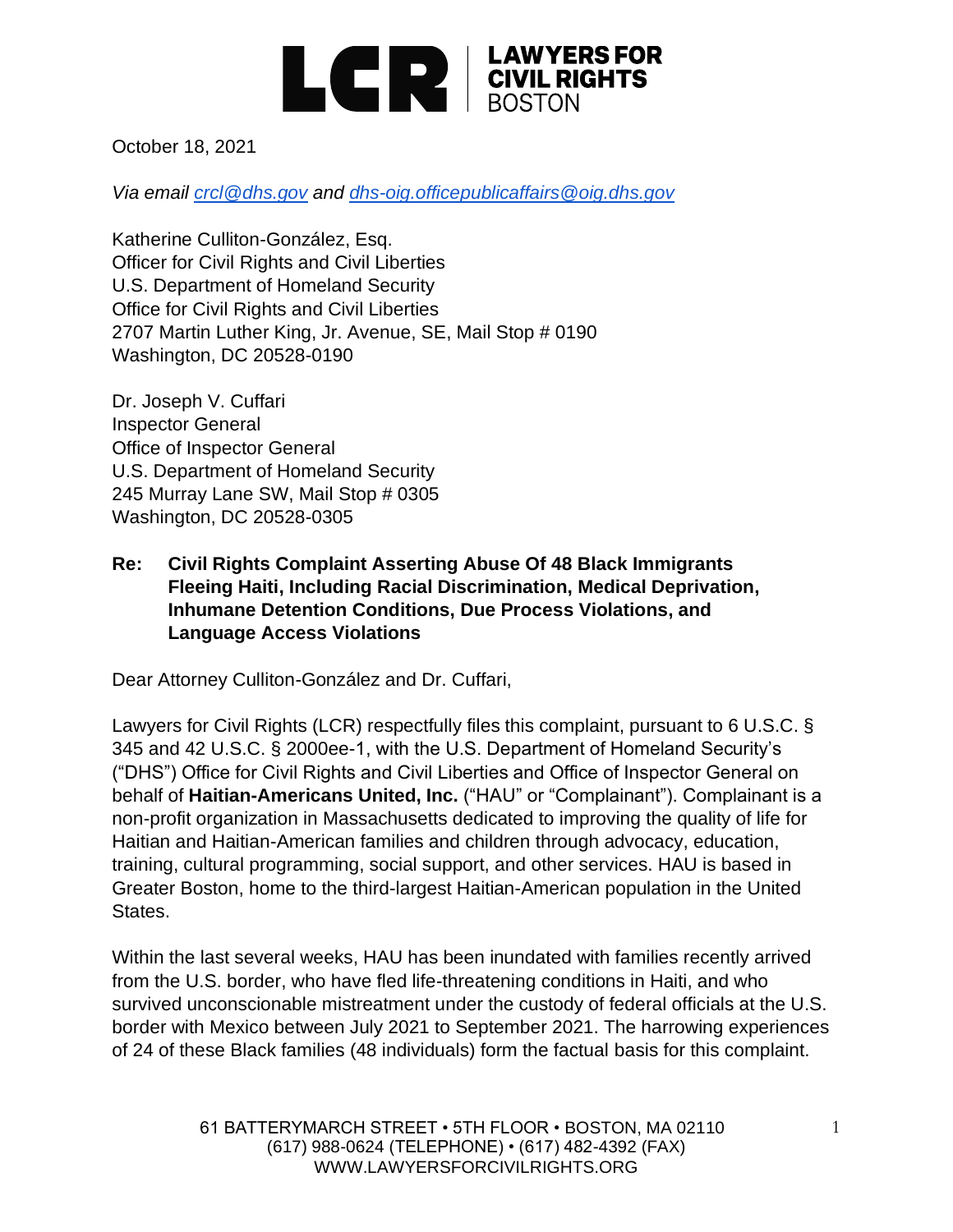

All were fleeing from Haiti and subjected to inhumane conditions and unconstitutional deprivations at the U.S. border. Many were illegally held by federal officials in an overcrowded and squalid "camp" under a bridge near Del Rio, Texas. One individual was held in a makeshift outdoor camp set up in the desert near Tucson, Arizona. DHS officials discriminated against all 48 individuals based on their race and national origin.

The federal government's blatant mistreatment of Black refugees from Haiti raises serious constitutional concerns under the Fifth Amendment (Due Process) and Fourteenth Amendment (Equal Protection).

In light of DHS's racialized abuse, HAU files this complaint seeking an immediate DHS and Inspector General investigation into how racial animus and national origin discrimination produced the unlawful detention conditions outlined in this complaint. This investigation must be systemic in scope and specifically include a racial audit to identify how anti-Black and anti-Haitian sentiments infect DHS practices and procedures, especially in connection with apprehension and detention of Black immigrants at the border. The audit must include an assessment of how long white immigrants are detained before they are released by DHS compared with Black immigrants.

HAU seeks urgent policy changes, under DHS Delegation Number 19003 (issued October 26, 2012), to ensure that future Black refugees from Haiti are treated in a lawful manner consistent with federal laws and well-established constitutional protections. The policy changes must ensure that Haitian Creole translators and interpreters are available to effectively and meaningfully communicate with refugees arriving at the border. DHS should commit — in writing — to materially improving conditions for all immigrants, including Black families from Haiti. This commitment should include access to proper food, shelter, medical care, and hygiene — along with the immediate reduction of overcrowded conditions that place families at imminent risk of lifethreatening COVID-19 infection, illness, and death. Protocols must ensure that all immigrants are tested for COVID-19, offered vaccines, and released from immigration detention facilities within 72 hours.

HAU requests mandatory anti-bias training for border agents to address the anti-Black and anti-Haitian sentiments that are exacerbating the Haitian refugee crisis at the border, including the unlawful placement of individuals, families, and children in makeshift and squalid conditions under a bridge near Del Rio, Texas.

HAU urges DHS to conduct affirmative, intentional and deliberate community engagement with affected Black families fleeing from Haiti to learn more — firsthand about their experiences with DHS. HAU and its members are eager to provide testimony in connection with this complaint.

> 61 BATTERYMARCH STREET • 5TH FLOOR • BOSTON, MA 02110 (617) 988-0624 (TELEPHONE) • (617) 482-4392 (FAX) WWW.LAWYERSFORCIVILRIGHTS.ORG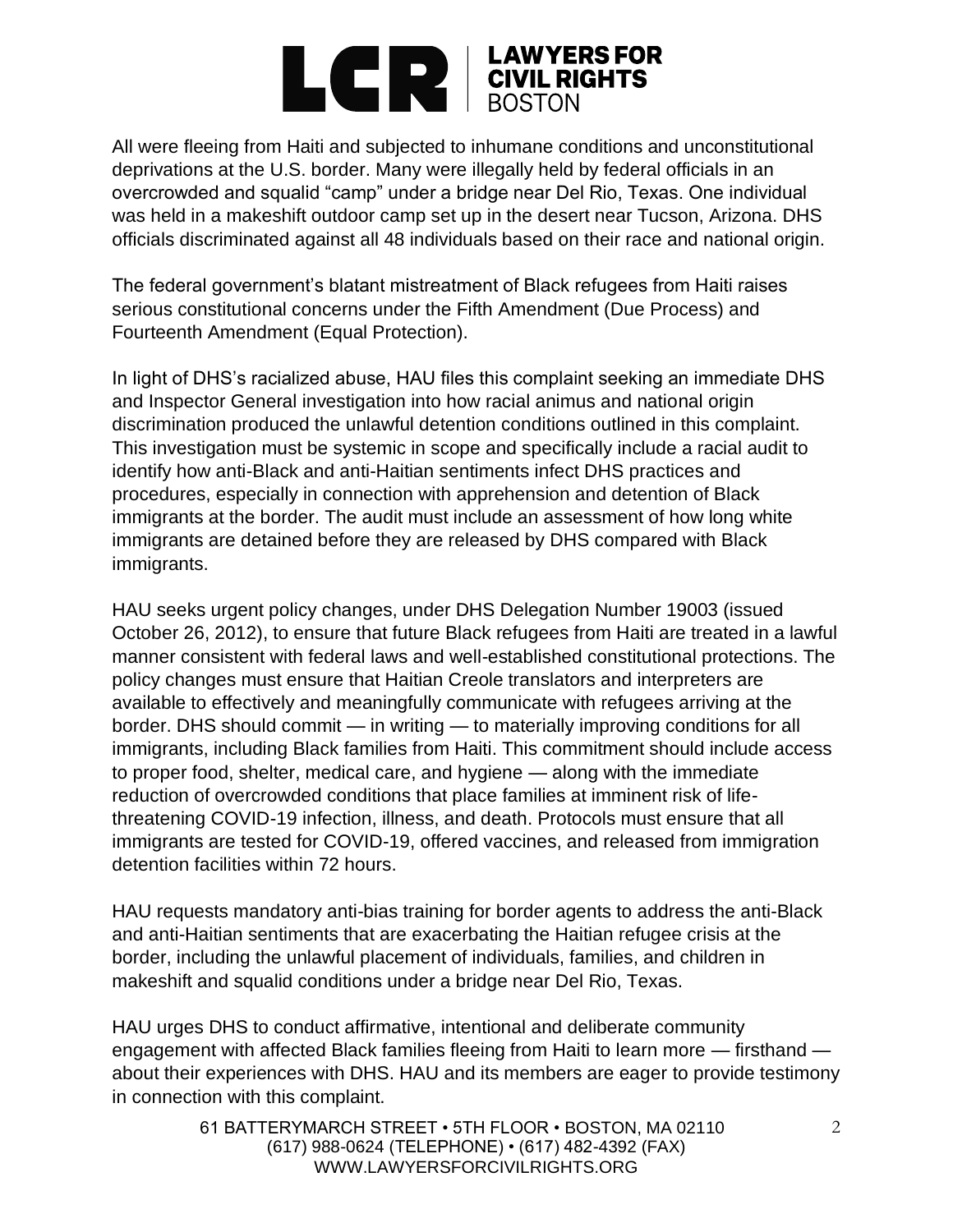

Complainant asks that the results of this requested investigation be outlined in a comprehensive report setting forth all factual findings, determinations, and outcomes from the investigation, made available to the Complainant, the American public, and Congress, pursuant to 6 U.S.C. § 345 and 42 U.S.C. § 2000ee-1.

### **Background**

As news accounts confirm, thousands have fled Haiti in recent months.<sup>1</sup> The country has experienced an incessant wave of political instability — including the recent assassination of the president<sup>2</sup> — along with severe economic crises, rampant violence, and public health hazards. Natural disasters are common, including earthquakes, the most recent of which struck in August 2021.<sup>3</sup> This constellation of apocalyptic devastation compounds the need for Haitians to flee seeking safety abroad.

The Black families whose experiences form the basis of this complaint have experienced particularized violence in Haiti. They reasonably fear returning to Haiti based on past persecution and imminent risk of future persecution and torture. Nevertheless, they are now living under the specter of deportation and removal.<sup>4</sup>

This complaint collects the factual accounts and lived experiences of 48 of these individuals, consisting of individuals, families, and children who fled their homes and arrived at the U.S. border between July and September 2021. Among this group, the common elements are chilling:

• Many saw loved ones persecuted, targeted, and murdered in cold blood by gangs in Haiti, including a young man who found his slayed father's corpse after a violent, yet alarmingly common, machete attack.

<sup>&</sup>lt;sup>1</sup> "Hundreds of Haitians Arrive in Massachusetts from Southern Border Lacking Housing, Health Care." Boston Globe (Oct. 10, 2021). Available at: https://www.bostonglobe.com/2021/10/10/metro/massscrambles-provide-housing-medical-care-haitian-refugees-arrive-mexico-border/

<sup>&</sup>lt;sup>2</sup> "Haiti Since the Assassination of President Moise." Reuters (Aug. 14, 2021). Available at: https://www.reuters.com/world/americas/haiti-one-month-without-assassinated-president-jovenel-moise-2021-08-06/

<sup>&</sup>lt;sup>3</sup> "Why Earthquakes in Haiti Are So Catastrophic." NPR (Aug. 16, 2021). Available at: https://www.npr.org/2021/08/16/1027990749/haiti-earthquake-why-deadly-explainer (noting that "Haiti was hit by a magnitude 7.2 earthquake that crumbled homes and buildings and killed more than 1,200 people").

<sup>4</sup> "U.S. Expels Nearly 4,000 Haitians in 9 Days As Part of Deportation Blitz." CBS (Sept. 27, 2021). https://www.cbsnews.com/news/haiti-migrants-us-expels-nearly-4000-in-nine-days/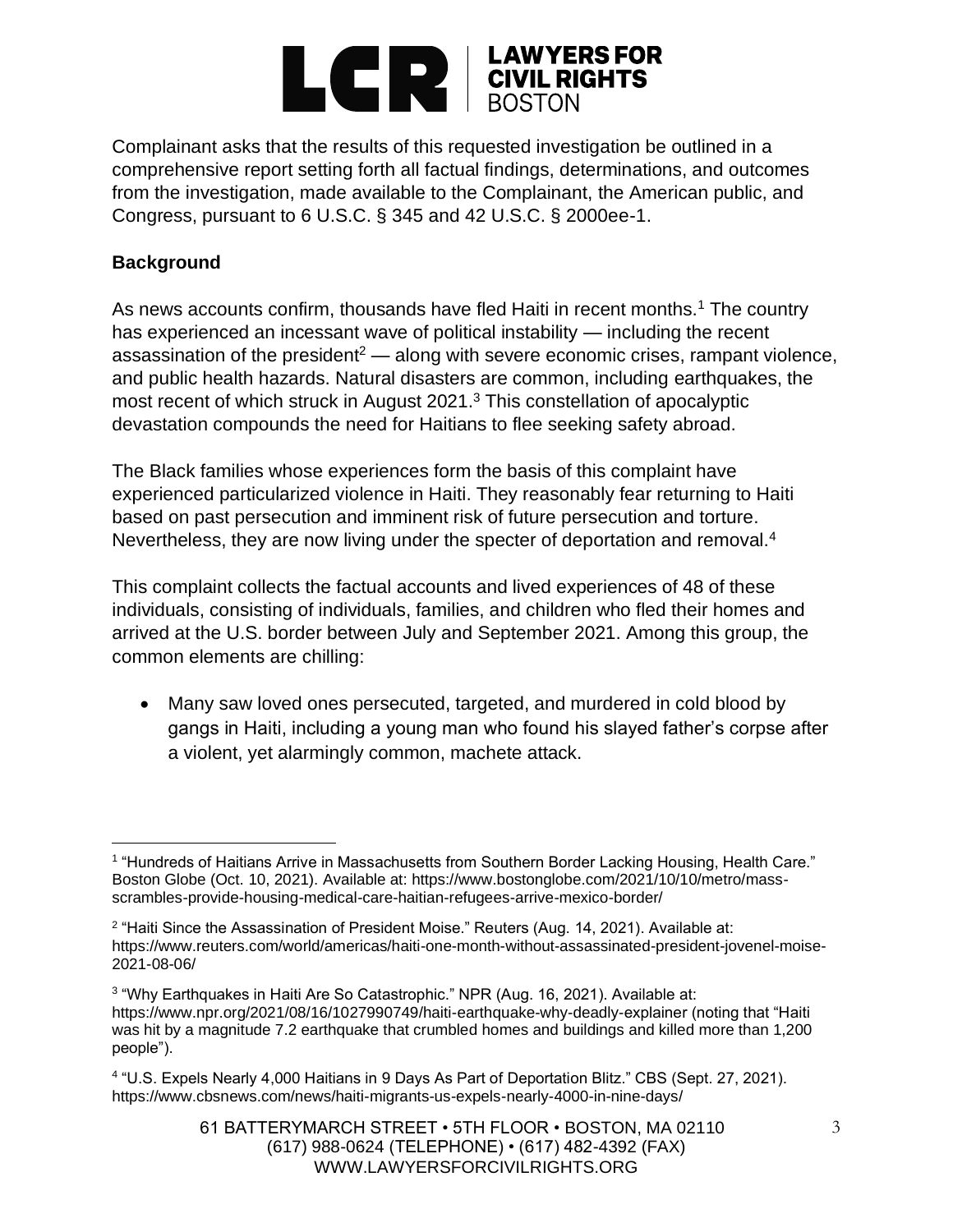

- Gang violence is brutal and rampant, and even the late president admitted that the government's efforts to protect the people were ineffectual to curb the explosion of kidnappings plaguing the country.<sup>5</sup>
- Many were victims of persecution themselves in Haiti. For example, a young man was kidnapped for ransom twice before fleeing for his life after Haitian police officers refused to help.
- Many confirm that asking for help from local Haitian officials would make them targets of not just gang members, but also of government officials, which are often one and the same. $6$
- Some fled after being involved with political parties and social movements, including a couple whose lives were threatened for working at a polling center, and an individual who was threatened with death after the assassin of a candidate he supported won a local election.
- Deep fear and uncertainty are common. As one individual noted: **"If they cannot protect the president, what hope do any of us have?"** Another refugee was more blunt: **"To return to Haiti is to walk into the arms of death with eyes wide open."**

Fleeing families have risked everything — and have survived rape, assault, robbery, and kidnapping — while seeing their relatives and friends die. They left everything they knew behind to make it to the United States.

## **Overview of Lived Experiences Under DHS Custody**

The Black Haitian families whose experiences are outlined in this complaint were uniformly re-victimized and discriminated against by DHS officers and officials immediately upon their arrival at the U.S. border. DHS has a duty, responsibility, and legal obligation to treat all people — including Black families from Haiti — without racial animus and violence. Immigration detainees are afforded the same Constitutional protections as others in federal custody. *Zadvydas v. Davis*, 533 U.S. 678 (2001).

<sup>5</sup> "'Descent into Hell': Kidnapping Explosion Terrorizes Haiti." Reuters (April 26, 2021). Available at: https://www.reuters.com/world/americas/descent-into-hell-kidnapping-explosion-terrorizes-haiti-2021-04- 26/

<sup>&</sup>lt;sup>6</sup> "Haiti Braces for Unrest as a Defiant President Refuses to Step Down." New York Times (February 7, 2021). Available at: https://www.nytimes.com/2021/02/07/world/americas/haiti-protests-President-Jovenel-Mois.html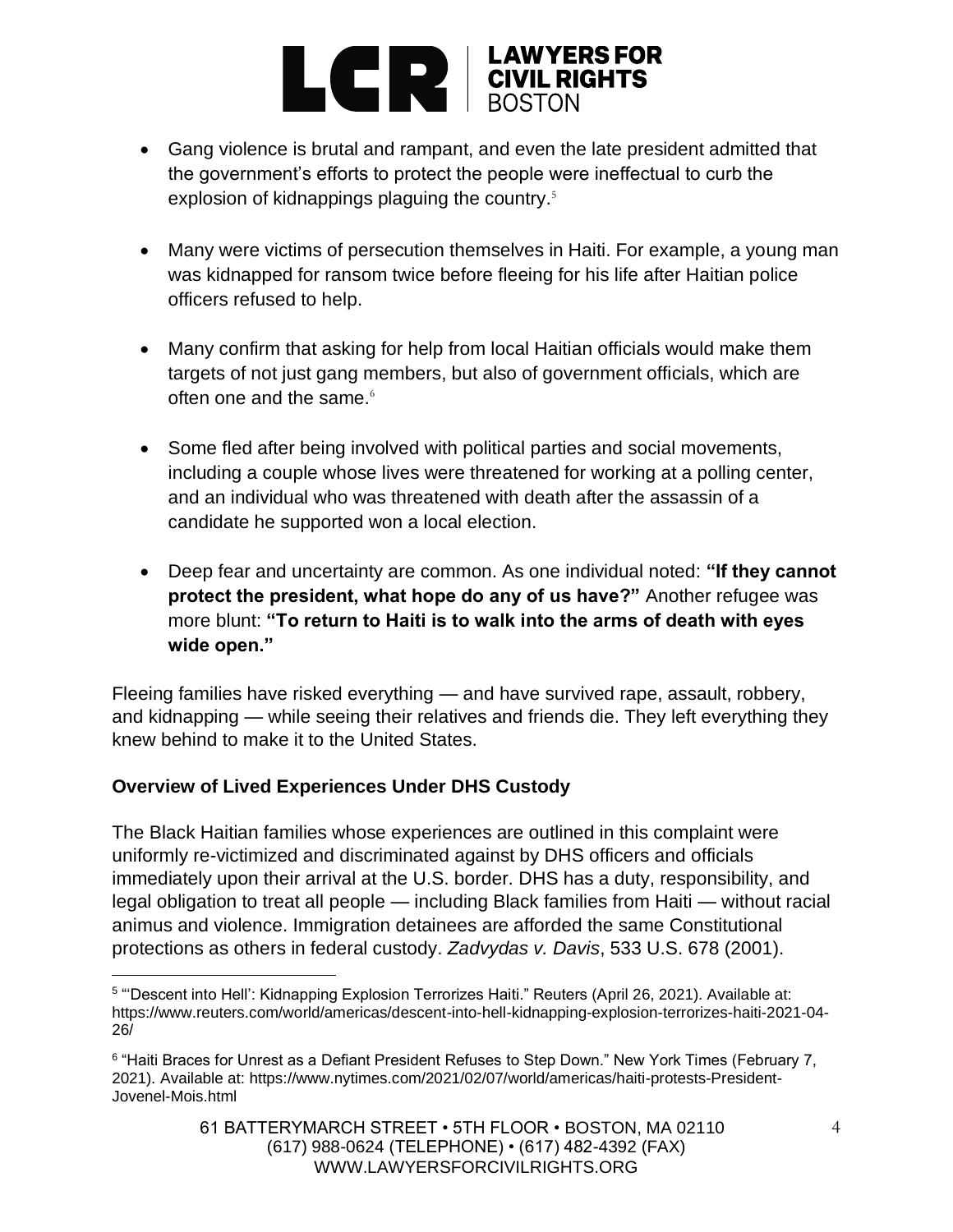# **EXPERIMENTS** EQUIPMENTS

Yet, DHS subjected these individuals to unconstitutional treatment and inhumane conditions of confinement that amount to cruel and unusual punishment. *Farmer v. Brennan*, 511 U.S. 825 (1994). At the border and while in DHS custody, Black Haitian families were subjected to conditions that threatened their health and safety. For example:

- All of the Black families fleeing from Haiti were kept in overcrowded conditions that threatened their health and wellbeing, particularly in light of COVID-19.
- DHS confined all of these families without protection from or screening for COVID-19.
- Families were denied medical care. Even pregnant women and children experiencing illness were deprived of medical assistance.
- At least one woman suffered a miscarriage while in custody. Another soon-to-bemother's medications were confiscated and discarded by DHS officials.
- While kept by DHS in makeshift outdoor "camps," they did not have access to food, water, hygiene products, sanitation or protection from the elements. Families were deprived of blankets — or any protection from the ground — while under the bridge near Del Rio, Texas.
- Even once they were removed by DHS from the "camps" and transferred to detention facilities, many families — including those with infant children continued to experience a deprivation of food and water. Over the course of multiple days, some families received food only once. They had no access to showers, hygiene products, blankets, or beds. Many slept without any covers on concrete floors.

DHS confined Black families from Haiti in these inhumane and dangerous conditions for an unnecessarily and excessively long period of time. Some families were **confined for up to 10 days under the border bridge** near Del Rio, Texas. Once transferred to DHS detention facilities, fleeing **immigrants were confined for up to 49 days** before being released. With few exceptions, the fleeing families were not screened for asylum. **Only two of 48 Black immigrants fleeing from Haiti were asked if they were afraid to return home**. 7

<sup>&</sup>lt;sup>7</sup> Since asylum screenings in the context of the unprecedented and unlawful invocation of the Public Health Service Act (Title 42 of the U.S. Code), are the subject of ongoing litigation in federal court, this complaint will not focus on this particular harm and injury. *See Huisha-Huisha v. Mayorkas*, 21-CV-100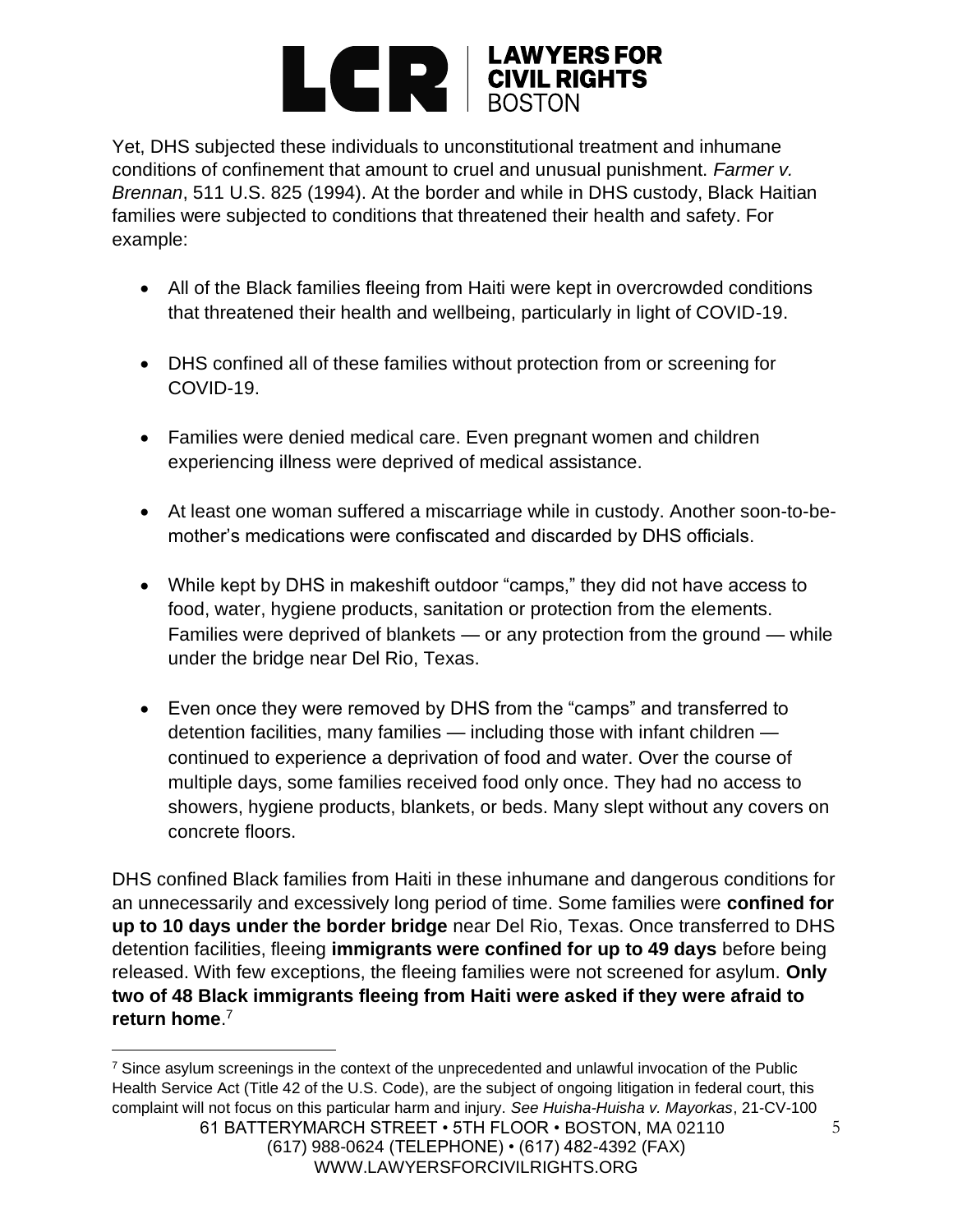

A recurring harm and injury involves the denial of language assistance. None of the Black families from Haiti were offered an interpreter or translator to facilitate communication with DHS. Even though the refugees speak Haitian Creole, no effort was made to communicate in a linguistically competent manner. Even upon release, these families were given written orders and reporting requirements only in English and Spanish. This raises serious concerns surrounding DHS's language compliance policies and systemic practices at the border.

Although the basis of this complaint is the experiences of 48 Black immigrants fleeing Haiti, the commonalities in their experiences demonstrate that the inhumane and dangerous conditions they were subjected to are systemic. The federal government injured and harmed the Black families from Haiti who arrived at the U.S. border in search of safety and human dignity.

In support of this complaint and the requested relief, factual accounts are described in greater detail below.<sup>8</sup>

#### **Facts**

*I. Deprivation of Medical Care in Violation of the Fifth Amendment (Due Process — Unlawful Punishment and Cruel Treatment)*

Despite being under DHS custody, none of the fleeing families were offered medical care, including pregnant women and children. Many expressly requested medical assistance, but they were denied care and treatment, regardless of the length of their detention. DHS also failed altogether to address COVID-19.

1. Denial of Medical Care

Pregnant women were not given proper care, placing their lives and the lives of their unborn children at risk. **DHS's failure to provide medical care led to at least one miscarriage**. More specifically, Frantz's wife, Marjory, was carrying her first child when she was detained by DHS. Both Frantz and his wife made sure to tell DHS officials at two detention centers that she was pregnant and required medical care. After being **separated from her husband**, Marjory was sent to a detention center near San Antonio, Texas.

<sup>(</sup>D.D.C. filed 2021) (challenging the constitutionality of Title 42 expulsions). This should not be construed to waive any claims or rights related to asylum. All parties reserve their right to pursue asylum-related claims, including claims surrounding the lack of screening. Additional claims may be raised in the future.

<sup>&</sup>lt;sup>8</sup> Due to the traumatic and personal nature of the facts asserted herein, pseudonyms will be used in this complaint to preserve privacy.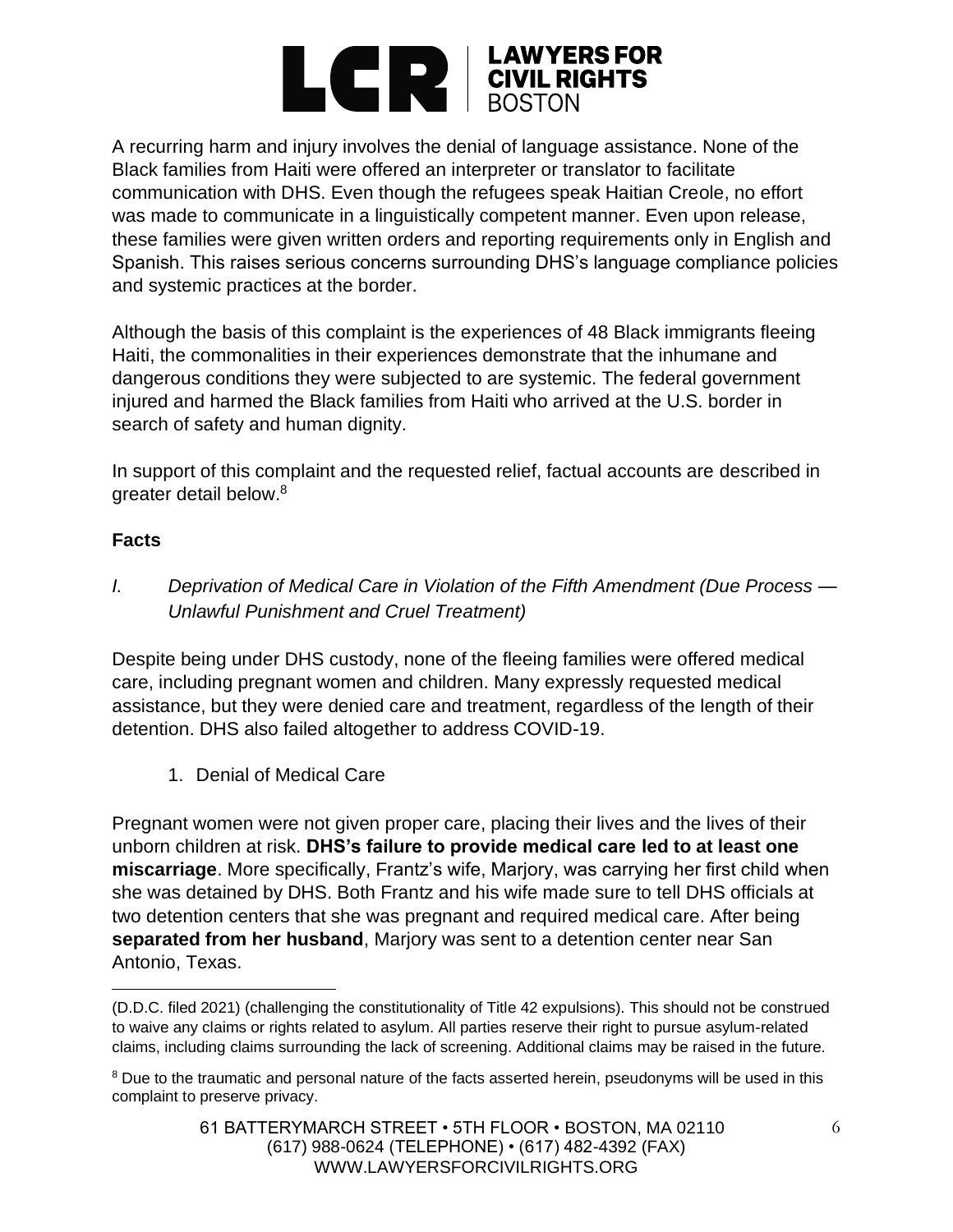

Marjory begged detention center officials for medical assistance and was blatantly ignored. Days later she suffered a miscarriage. This gross neglect to provide a pregnant woman medical care has only led to further traumatization for this family. They both continue to mourn as the mother attempts to physically recover with support from HAU in Boston. Marjory's miscarriage at the hands of DHS officials rises to the level of deliberate indifference. *See Estelle v. Gamble*, 429 U.S. 97 (1976); *see also Youngberg v. Romeo*, 457 U.S. 307 (1982) (protecting civil detainees from deliberate indifference).

Stories like Frantz and Marjory's are unfortunately not uncommon. Another pregnant woman, Marie, had done everything she could to care for herself and her pregnancy while making the trek to the United States to seek asylum. She arrived at the border with prenatal and other vital medications. **DHS discarded the pregnant woman's medications**, and failed to provide any medical care or replacement medications. Instead of acting with care, DHS confiscated her critical medication directly harming the pregnant mother.

Similarly, when taken into custody, Martine was visibly pregnant at the end of her second trimester. Despite requesting medical care, she was denied any medical attention. Instead, the **pregnant mother was detained for 4 days and forced to sleep on the concrete floor of an overcrowded cell without sufficient food or water**.

Jaqueline, another **pregnant mother, was given no medical attention for the 10 days that she was detained by DHS**.

Many of the Black families from Haiti came to the United States to protect their children's futures. The families' first days and weeks in DHS custody imperiled those same children. While in DHS custody, Joceline, previously an active and giggling **twoyear-old child, suffered an ear infection, diarrhea, and a high fever for 8 days before receiving medical attention**. For days, Joceline's parents attempted to secure medical assistance while they were kept by DHS outdoors under a bridge in squalid conditions, and again once they were moved to an indoor, overcrowded detention facility without sufficient food.

Marie, mentioned above, feared not only for her unborn child after being deprived of medication by DHS, but also struggled to care for her infant child who was very ill.

Another parent, Janette, had to watch closely over her daughter Monique, a **two-yearold suffering from an extremely high fever for 8 days**. These families, and others, were deprived of medical assistance by DHS. Seven additional families had infants or toddlers with them, and none received medical care.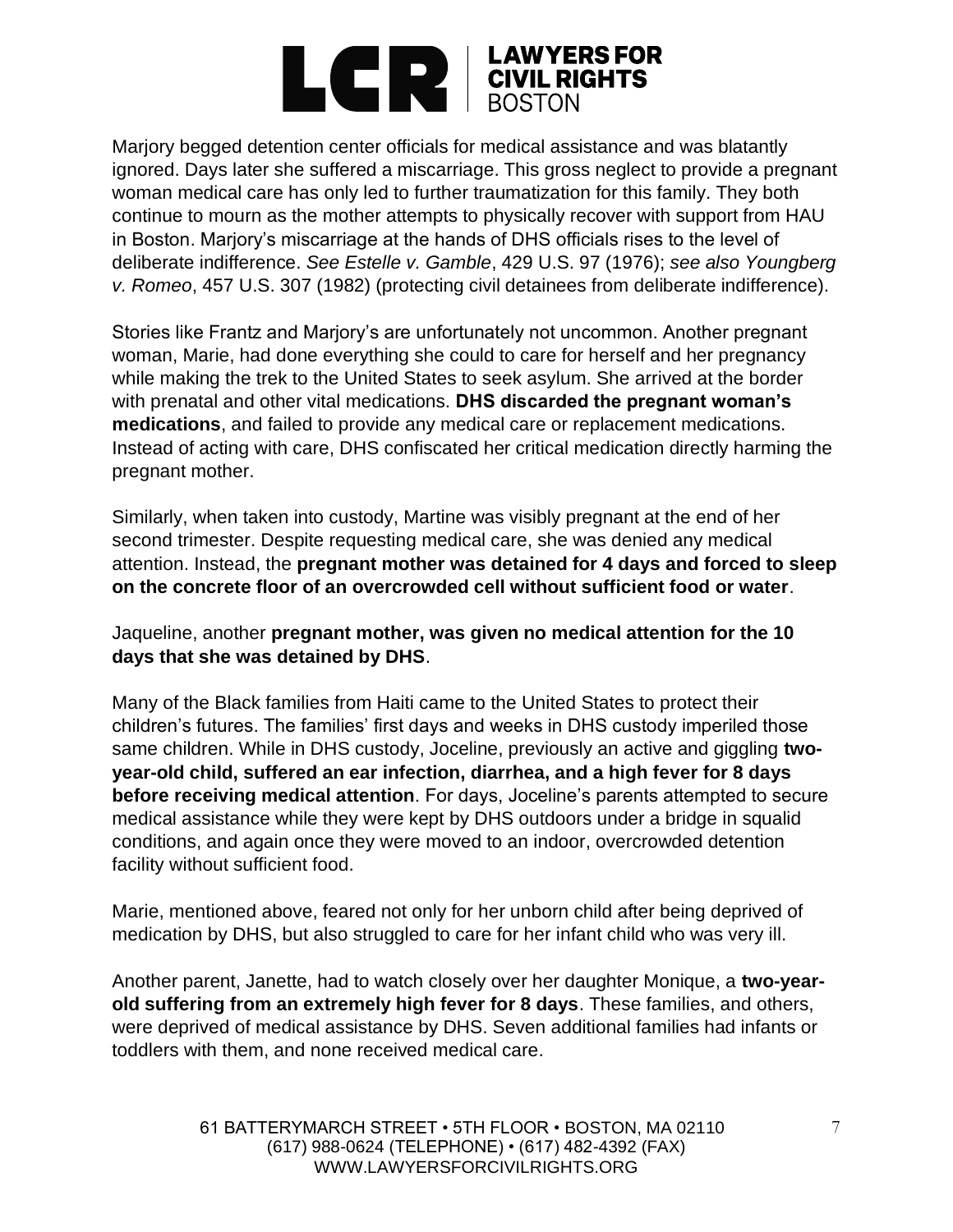

One man was **held for 46 days in a detention center and submitted multiple requests in writing for help with a mouth infection**. He did not receive medical care until after he was released from DHS custody.

2. DHS Failed to Address COVID-19

DHS further violated the rights of the Black Haitian families by inhumanely subjecting them to **unsanitary conditions during a global pandemic.** *Savino v. Souza*, 459 F. Supp. 3d 317 (D. Mass. 2020). Detention facilities are at particularly heightened risk during the COVID-19 pandemic. *Id.* These facilities force detainees into close contact with a large number of people. Constant transfers and new intakes increase the likelihood of viral transmission. DHS facilities holding the Black Haitian families did little to mitigate the significant risk of COVID-19 transmission.

Black families from Haiti were housed in overcrowded cells where they could not follow public health protocols or engage in social distancing. **They were confined in close quarters without the basic protection of facemasks.** They could not wash their hands. They had no access to sanitizers or disinfectants.

**None were tested for COVID-19 or screened for symptoms** before being packed into unsanitary conditions. Before being released from custody into the community, none were tested for COVID-19.

**None were vaccinated or offered COVID-19 vaccines**. DHS further imperiled lives by failing to provide proper nourishment (discussed below). Malnutrition weakened immune systems and placed Black Haitian families at greater risk of COVID-19 infection and death.<sup>9</sup>

As these factual accounts confirm, Black Haitian families were denied medical care and treatment. An insufficient number of doctors were available to monitor the wellbeing of the families.<sup>10</sup> While under the care and custody of the federal government, these families experienced gross neglect, deprivation, injury, and harm.

<sup>&</sup>lt;sup>9</sup> "Malnutrition Linked to Higher Risk of Death from COVID-19." Open Access News. (July 22, 2021). Available at: https://www.openaccessgovernment.org/malnutrition-linked-to-higher-risk-of-death-fromcovid-19/115893/

<sup>&</sup>lt;sup>10</sup> "Concerns about ICE Detainee Treatment and Care at Detention Facilities." DHS Office of Inspector General, OIG-18-32 (Dec. 11, 2017). Available at: [https://www.oig.dhs.gov/sites/default/files/assets/2017-](https://www.oig.dhs.gov/sites/default/files/assets/2017-12/OIG-18-32-Dec17.pdf) [12/OIG-18-32-Dec17.pdf](https://www.oig.dhs.gov/sites/default/files/assets/2017-12/OIG-18-32-Dec17.pdf) (noting systemic lack of medical care).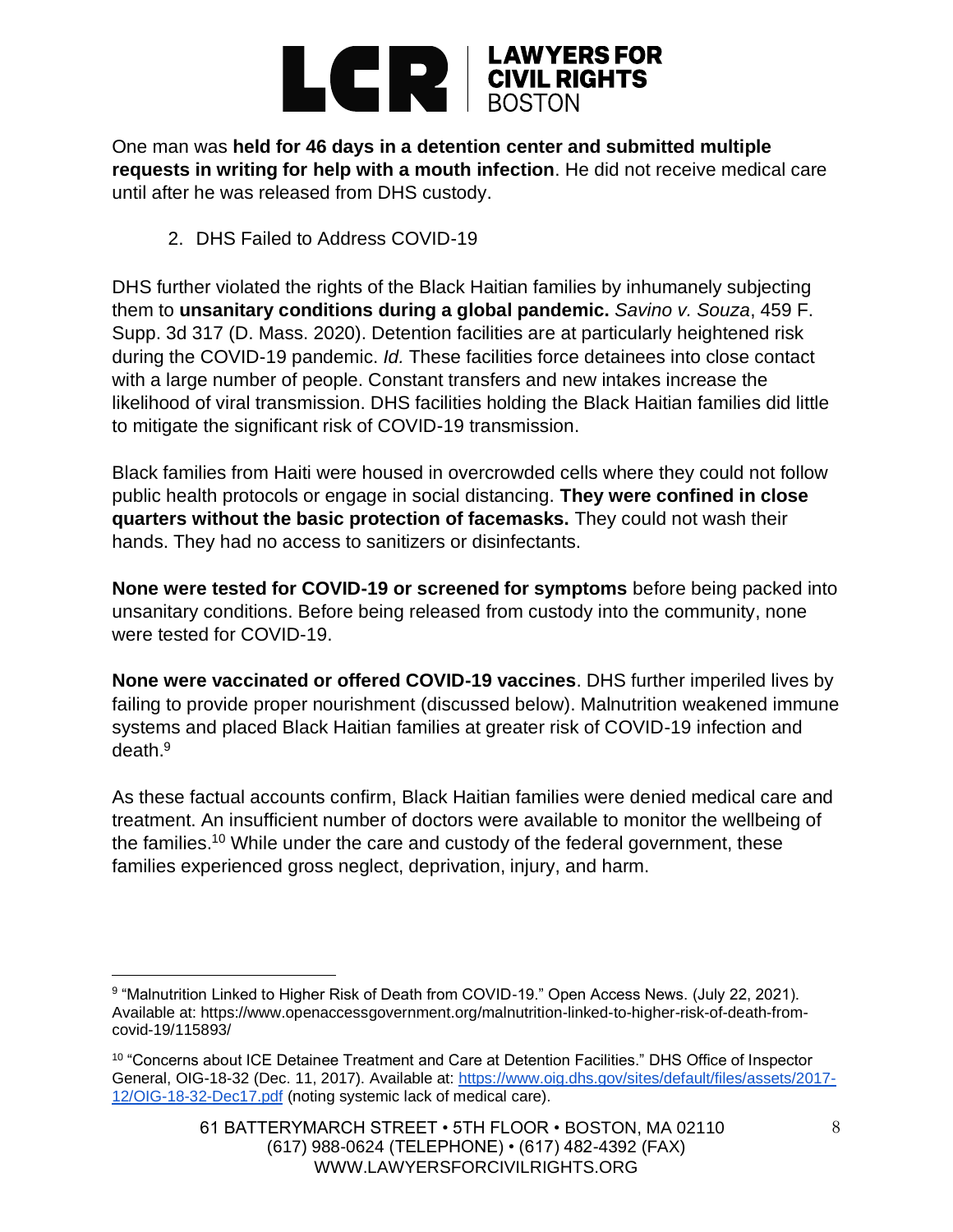

## *II. Inhumane Conditions in Violation of the Fifth Amendment (Due Process — Conditions of Confinement)*

Of the 24 Black families from Haiti, nearly all experienced inhumane conditions, including overcrowding, malnourishment, and makeshift detention setting. Each of these unlawful and unconstitutional conditions is discussed below.

1. Dangerous Overcrowding and Malnourishment

Jean Paul, a two-year-old, and his two parents were **torn apart and separated at the detention facility**. **The father was placed into an overcrowded cell, the son and mother into another.** They were not provided blankets or beds, nor allowed to shower. **For five days, the only food they received were apples**. These insufficient meals were not enough to provide proper nutrition to the two-year-old child or his parents.

Similarly, Janet's family was torn apart, separated, and forced into overcrowded cells with no ability to maintain proper hygiene. Janet remained with the child while the father was in a separate cell. Janet was only **provided with a single slice of bread each day**  to share with the child. **For seven days, the mother and child survived on these meager rations.** Watching over her infant, the mother feared for days that the baby would starve and die before they were released.

Multiple **children risked malnourishment and starvation as they were not given their own food rations**. They were left to share individually-portioned meals with a parent. Some children only had bread or apples while being held for days at various detention centers.

One individual was **given food only one out of the four days he was confined**.

A middle-aged man **blacked-out and fainted from malnourishment during his 19 days in DHS detention**.

Marie, who was 6 months pregnant, **slept on a concrete floor with no bedding except for a single piece of cardboard**. With barely any space to move, she attempted to sleep on the overcrowded concrete floor. Her infant stayed with her and was given only bread and water. However, **despite being visibly pregnant, she was given no food** during her confinement. Her husband was placed in a separate but equally crowded cell where he suffered the same mistreatment.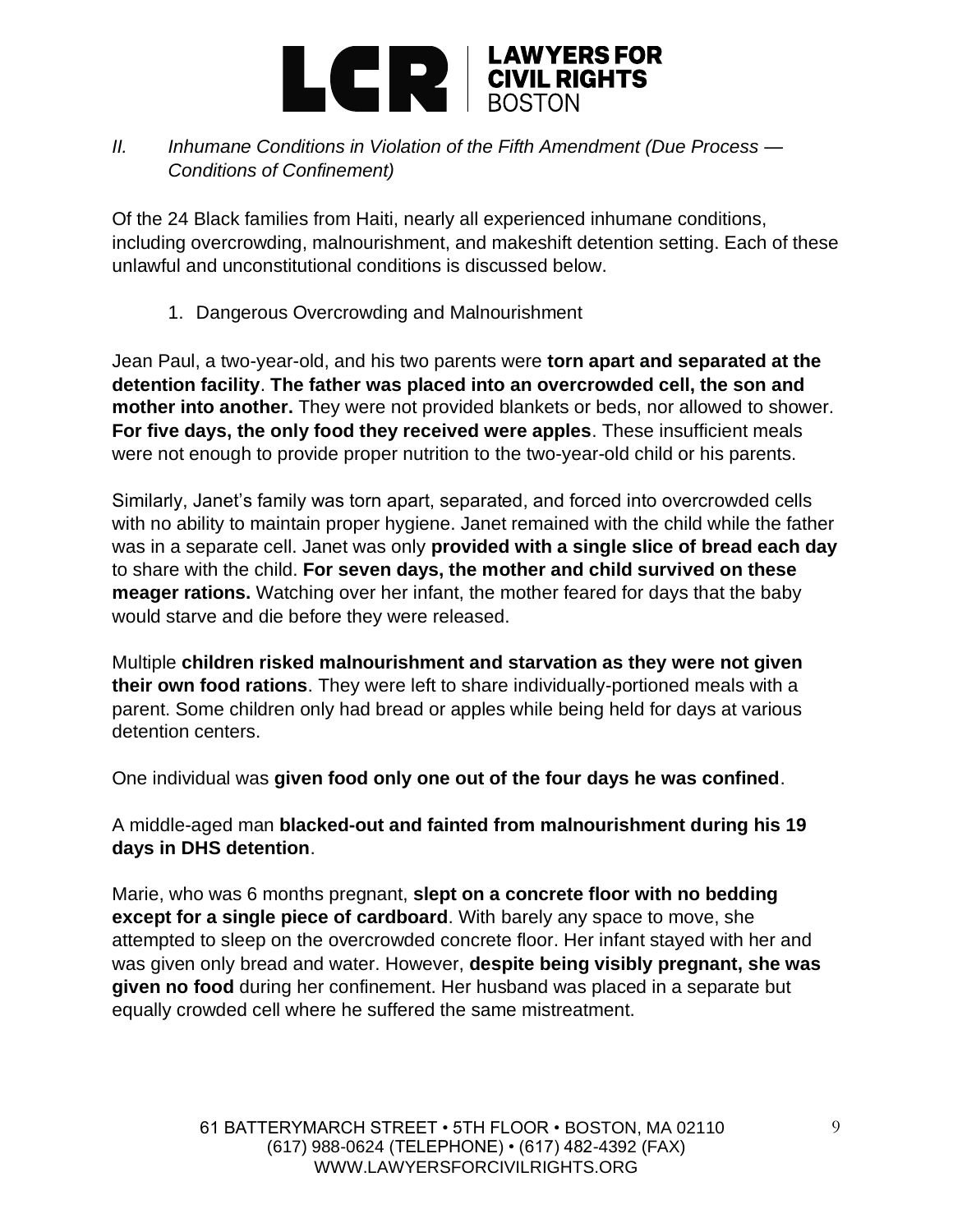

A family travelling with a three-year-old counted themselves lucky to have a few apples to quell their child's hunger while in DHS detention, as families around them had nothing. The **family was refused wipes and diapers for the baby, and were not allowed to wash the baby for the entirety of their confinement**.

Another young man did not even have enough space to lie down during his detention, let alone blankets to protect him from the freezing concrete floor. For almost a week, he and his overcrowded **cellmates were only fed when there were enough leftovers from feeding other prisoners**. Leftovers were infrequent.

These stories are typical of what the Black families encountered. Even those who were fed regularly did not receive enough food, and reported being hungry for the entirety of their DHS confinement. Nearly every person was held in overcrowded conditions, and almost all spent days deprived of the ability to take care of their basic needs through showers or access to a toothbrush. They did not even have the ability to wash their hands. These conditions — particularly the level of overcrowding — would have been inhumane at the best of times. **During the pandemic, overcrowding is unconscionable in light of COVID-19 and lethal variants**. It is also deliberate indifference to a substantial risk of serious harm to the detainees' health. *Savino*, 459 F. Supp. 3d at 317 (finding likelihood of irreparable harm in coronavirus class action due to overcrowding coupled with "minimal efforts at testing and contact tracing" at immigration detention facility).

2. Makeshift and Squalid Conditions

Under DHS supervision, approximately half of the 24 Black families from Haiti were **forced to spend days outdoors before they were moved to indoor detention facilities**. In these makeshift "camps," the families were deprived of food and water, despite the extreme heat. For many, the only shelter from the searing sun was a bridge where DHS agents directed them to wait for processing. Joceline, who is only twoyears-old, developed debilitating diarrhea from the unsanitary conditions in the camp. Her parents were unable to secure her medical care for 8 days, by which time she had also developed a serious infection and high fever. Many others, including a number of pregnant women and children under the age of 3, were kept in these life-threatening "camps" without access to medical care for days.

#### *III. Unnecessary and Prolonged DHS Detention in Violation of the Fifth and Fourteenth Amendments*

Many families, and young men in particular, were unnecessarily held by DHS for prolonged periods. In light of the harrowing experiences in the detention facilities, **all immigrants should be released from DHS custody within 72 hours**. That is

> 61 BATTERYMARCH STREET • 5TH FLOOR • BOSTON, MA 02110 (617) 988-0624 (TELEPHONE) • (617) 482-4392 (FAX) WWW.LAWYERSFORCIVILRIGHTS.ORG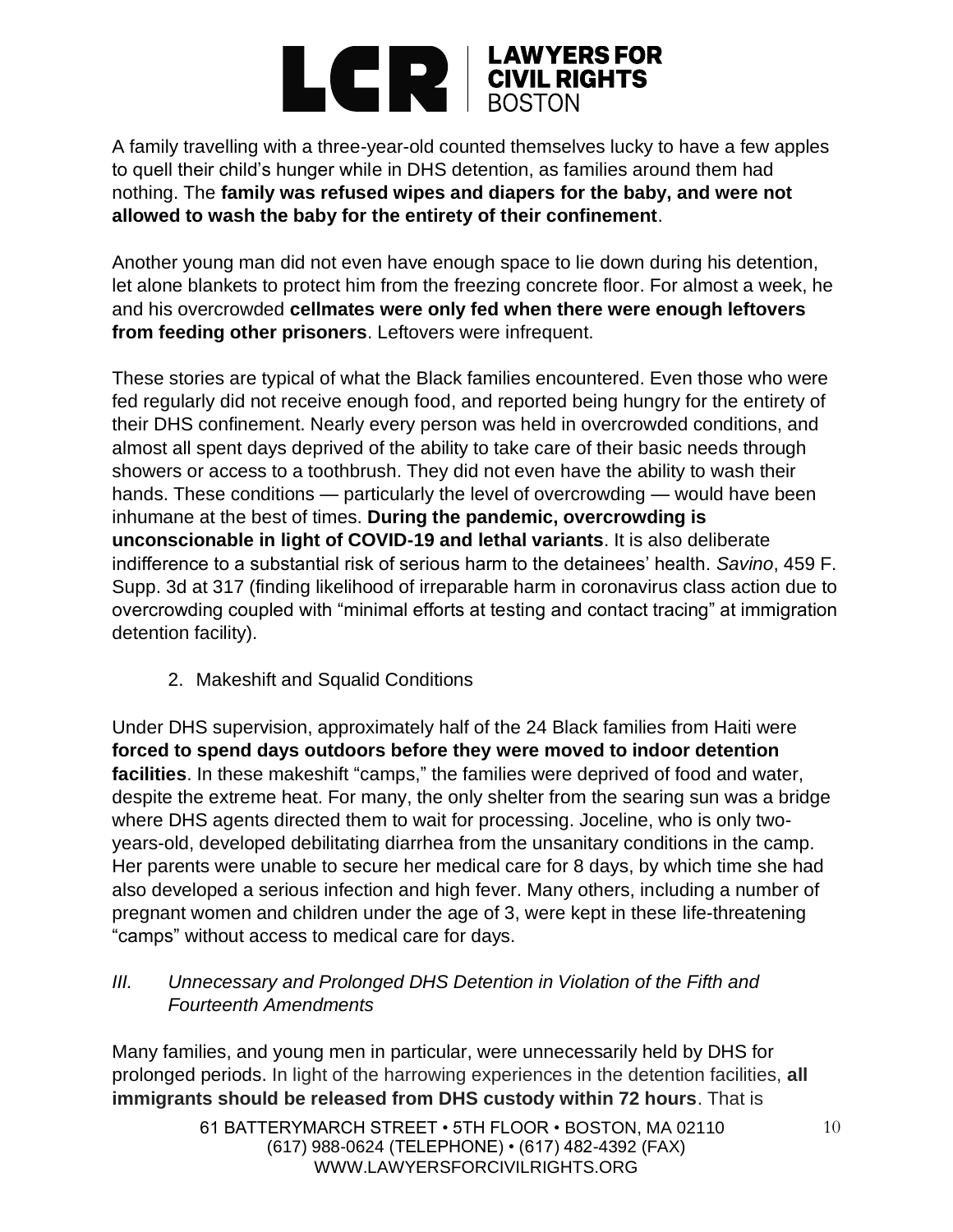

sufficient time to ascertain whether anyone poses a national security or public safety threat.<sup>11</sup>

Black families from Haiti were detained for days to months with no information as to when they would be released. One young man who was detained at the border and transferred to Mississippi was **confined for 46 days in a detention facility**. He was never provided with any information about his immigration status or future release.

**Frantz spent 19 days trapped in a detention center, unable to contact his wife who was suffering a miscarriage in a different DHS facility.** Others spent over a month crowded into various facilities located across the southern United States, where they were unable to access adequate food or medical services.

Due to their race and national origin, Black Haitian families experienced prolonged detention and exposure to life-threatening conditions.

*VI. Lack of Legally-Required Language Access in Violation of the Fourteenth Amendment and Title VI*

At the border, immigrants are not being provided information in a language they can understand. Of the 48 Black people who fled Haiti — whose experiences form the basis of this complaint — **not a single person was ever given information in Haitian Creole**.

DHS has internal regulations requiring that U.S. Customs and Border Protection ("CBP") provide meaningful language access to immigrants, and is supposed to facilitate this by providing agents access to interpretation services via telephone.<sup>12</sup> These regulations are required by Executive Order 13166 (2000), which directs federal agencies to identify and address the language needs of those with whom they interact. 65 C.F.R. 159 (2000). Furthermore, to comply with other requirements of the immigration process such as "credible fear" and asylum-related screenings — immigrants must be provided the means to understand and communicate with DHS agents.

<sup>11</sup> *See also* CBP "National Standards on Transportation, Escort, Detention and Search" (Oct. 2015). Available at: https://www.cbp.gov/sites/default/files/assets/documents/2020-Feb/cbp-teds-policyoctober2015.pdf

<sup>12</sup> CBP Language Access Plan, sec 4.1 (Nov. 2016). Available at:

https://www.dhs.gov/sites/default/files/publications/final-cbp-language-access-plan.pdf; *see also* DHS "How to Request Language Services." Available at: https://www.dhs.gov/publication/dhs-languageaccess-materials\\\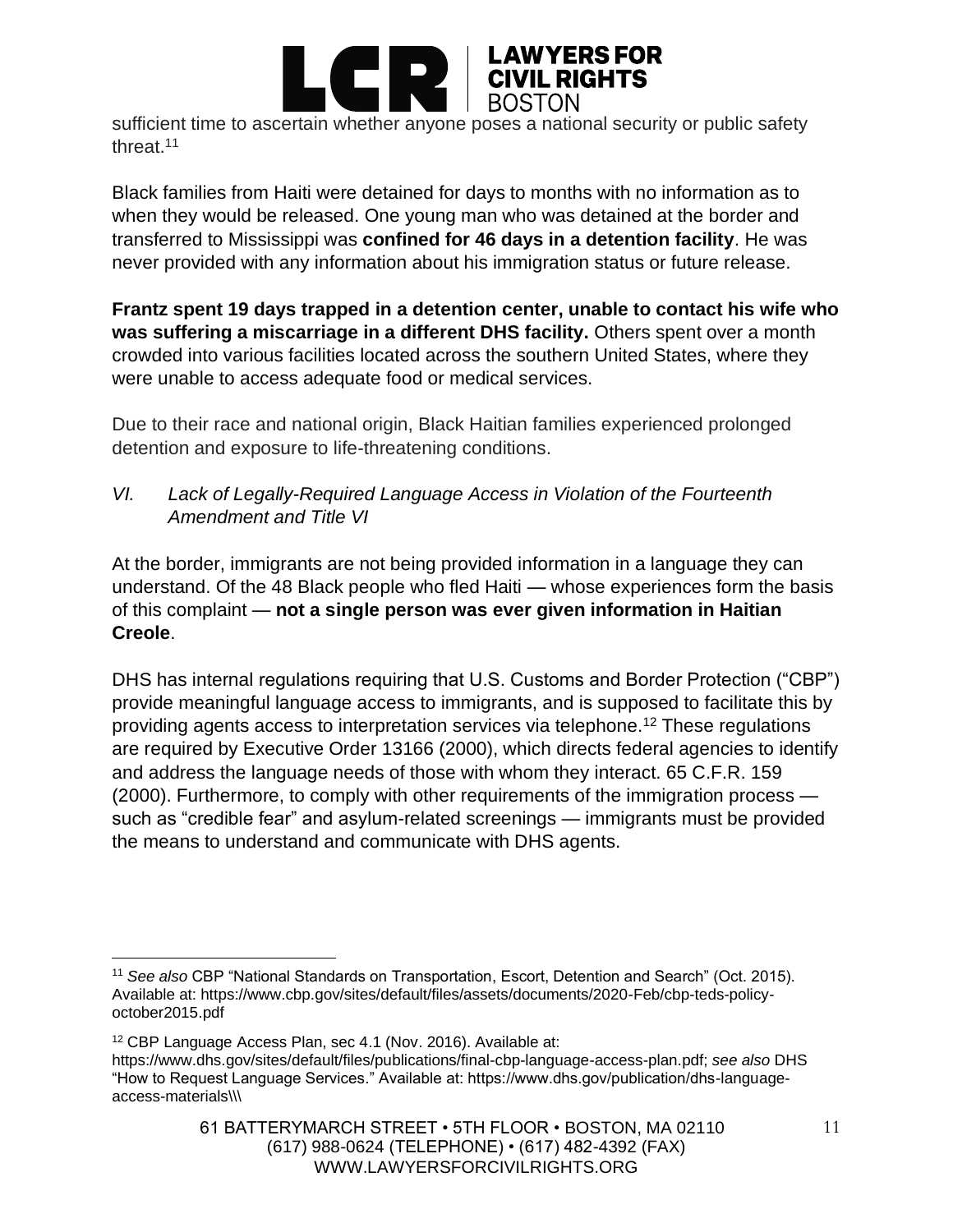## **EN EXPERIENCIAL PROPER SPORTS**

Nevertheless, HAU members were forced to rely on ad-hoc translations from fellow detainees or insufficient Spanish to understand what was required of them by DHS and the federal government.

If language assistance had been provided, Haitian Creole speakers would have been processed and released faster, thus, materially reducing their exposure to prolonged detention and mistreatment. The lack of language access also hindered the Black families in being properly screened for asylum or other forms of humanitarian relief and immigration protection — and in advocating for much-needed medical care.

Upon release, most families were provided written information only in English and Spanish regarding their legal proceedings and reporting obligations with DHS and the federal government. Immigration authorities did not provide any documentation in the native language of the fleeing families, but instead resorted to Spanish. This was an unacceptable and inaccessible language option. The failure to provide Black immigrants from Haiti with appropriate language support raises serious concerns based on national origin discrimination.

## **Conclusion**

As outlined above, Black families from Haiti experienced serious mistreatment, abuse, and discrimination at the hands of DHS officials at the border with Mexico. This is unlawful, unconstitutional, unconscionable, and unacceptable. People were detained in life-threatening and inhumane conditions. DHS and the federal government have an obligation to do better, and must begin to do so immediately.

In light of DHS's racialized abuse, HAU demands that DHS immediately remedy inhumane and squalid conditions, including overcrowding and malnourishment. DHS must also investigate how race and national origin discrimination resulted in Black people from Haiti being disproportionately subjected to these patently unlawful conditions.

Specifically, HAU demands:

- An immediate DHS and Inspector General investigation into how racial animus and national origin discrimination produced the unlawful detention conditions outlined in this complaint. This investigation must be systemic in scope.
- A racial audit to specifically identify how anti-Black and anti-Haitian sentiments infect DHS practices and procedures, especially in connection with apprehension and detention of Black immigrants at the border. This audit must include an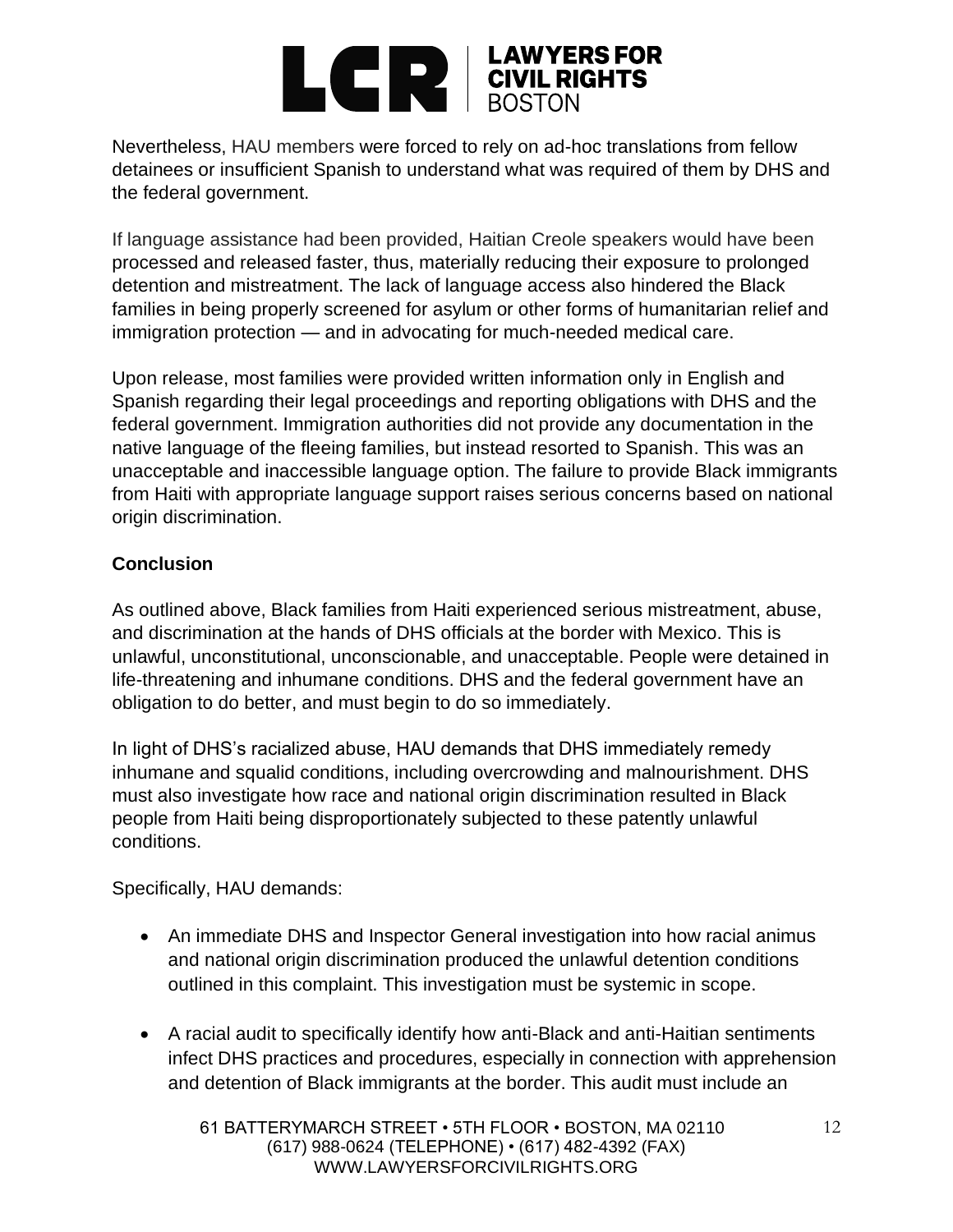

assessment of how long white immigrants are detained by DHS before they are released compared with Black immigrants.

- Urgent policy changes, under DHS Delegation Number 19003 (issued October 26, 2012), to ensure that future Black immigrants from Haiti are treated in a lawful manner consistent with federal laws and well-established constitutional protections. This must include ensuring that Haitian Creole translators and interpreters are available to effectively communicate with people arriving at the border.
- Mandatory anti-bias training for border agents to address the anti-Black and anti-Haitian sentiments that are exacerbating the Haitian refugee crisis at the border, including the placement of individuals, families, and children in makeshift and squalid conditions under a bridge near Del Rio, Texas.
- Affirmative, intentional and deliberate DHS community engagement with affected Black families fleeing from Haiti, including those affiliated with Complainant to learn more — firsthand — about their experiences with DHS.
- A report outlining all factual findings, determinations, and outcomes from the investigation and community engagement efforts concerning DHS's mistreatment of Black refugees from Haiti. The report must be made available to the Complainant, the American public, and Congress, pursuant to 6 U.S.C. § 345 and 42 U.S.C. § 2000ee-1.
- A written commitment that conditions for all immigrants including Black families fleeing from Haiti — will materially improve. This includes a specific time line for improved access to food, shelter, medical care, and hygiene along with the immediate reduction of overcrowded conditions that place families at imminent risk of life-threatening COVID-19 infection, illness, and death.
- Protocols to ensure that all immigrants are tested for COVID-19, offered vaccines, and released from immigration detention facilities within 72 hours.

Undersigned counsel and Complainant are available to meet immediately with the Office for Civil Rights and Civil Liberties and the Office of Inspector General to discuss this complaint and urgent next steps.

Counsel may be reached at [asharma@lawyersforcivilrights.org.](mailto:asharma@lawyersforcivilrights.org)